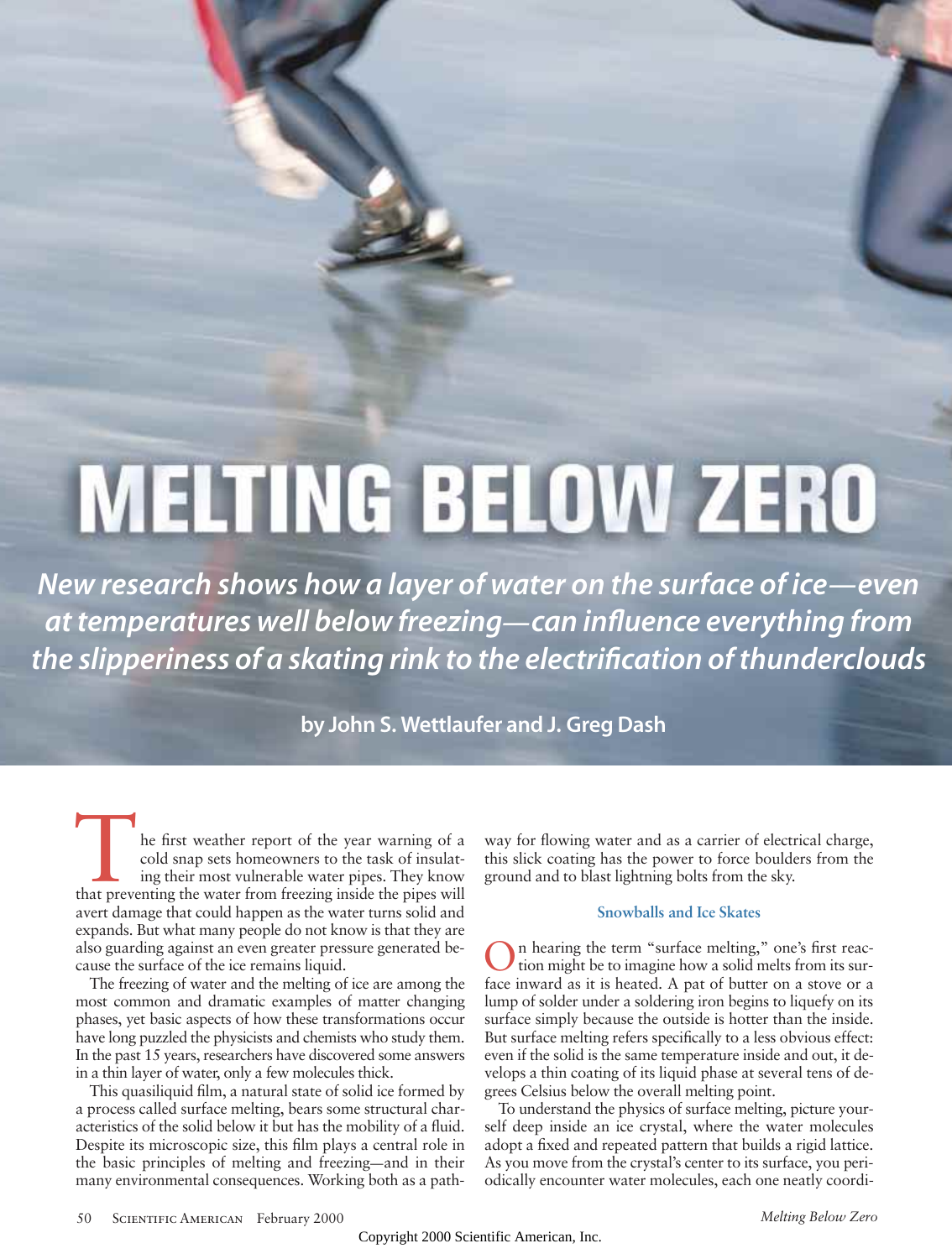

**SOLID ICE SOLID ICE**

**FILMS OF WATER make ice surfaces slick for skaters, even at temperatures below freezing, because water molecules in the ice crystals lose their rigidity as they extend into the open air (***right***).**

nated with its four nearest neighbors. As you approach the crystal's surface, however, the lattice becomes distorted as the outermost molecules reach out into the unstructured environment of the air around them. These surface molecules have the fewest chemical bonds holding them in place, and as a result they vibrate more violently as the temperature warms than do the molecules in the interior of the crystal. At a sufficiently high temperature—but still below the normal melting point—the molecules begin to flow in a liquidlike layer [*see illustration above*].

The idea that a thin film of liquid exists on the surface of ice is not a new one, but for many years people misunderstood its origin. Anyone who has ever taken sides in a snowball fight knows that to produce an effective projectile, the snow needs to be wet. Dry snow just does not stick together. And what about the futile attempt to manufacture a "sandball" at the beach? In the 1630s French scientist and philosopher René Descartes wrote down his observations of why ice sticks together. Some 200 years later musings over the same question challenged English physicist Michael Faraday to begin two decades of careful studies of snow and ice. "When wet snow is squeezed together, it freezes into a lump (with water between) and does not fall asunder as so much wetted sand or other kind of matter would do," Faraday wrote in the fall of 1842. Excerpts from Faraday's diary record the first investigation into what we know today as surface melting. It seemed to him that a thin layer of water coating the snowflakes must freeze to glue them together. This layer, he concluded, is a natural phenomenon of ice just below its melting point.

Faraday and fellow British physicist John Tyndall conducted independent experiments that proved—at least to them that a liquid film exists on the surface of ice at equilibrium, but some powerful contemporaries were unconvinced. In 1849 James Thompson and his brother William Thompson (who later became Lord Kelvin) countered with a suggestion that the thin layer of water results only from the temporary lowering of the melting point, which occurs when another object in contact with the ice increases the pressure against it. Molecules are packed more tightly in water than in ice, so squeezing ice under the sharp blade of a skate, for instance, takes the solid a step closer to its liquid form.

This phenomenon, called pressure melting, became the accepted explanation for the slipperiness of ice and is still found in many textbooks today. A simple calculation, however, shows that pressure melting cannot explain this slick surface except at temperatures close to ice's normal melting point. A person gliding across a frozen lake on a conventional skate lowers the melting point of the ice by no more than a couple of degrees C. So if pressure melting were the only factor, a skate would slide only when the temperature hovered around freezing, a rather unsafe time to be out on an ice-covered lake anyway. To account for this discrepancy, Frank P. Bowden and T. P. Hughes of the University of Cambridge argued in 1939 that a different factor dominates at lower temperatures: friction between the ice and the skate blade creates enough heat to form a thin layer of water.

Both pressure melting and frictional heating have held scientists' attention for more than 100 years, but neither explains why, as any skater could tell you, it is so tricky to stand still on skates. Nor do these theories explain the underlying dynamics of frost heave or the electrification of thunderclouds, two important environmental effects of ice [*see box on next two pages*]. For complete answers, we turn back to Faraday's observations of surface melting, a phenomenon intrinsic to virtually all solids.

#### **Wet Surfaces**

Although physicists in addition to Faraday had predicted<br>the existence of surface melting by the 1950s, no one actually observed the microscopic layer of liquid on a melting surface until the mid-1980s. In 1985 Joost M. W. Frenken and J. Friso van der Veen of the Institute for Atomic and Molecular Physics in Amsterdam fired beams of ions at a crystal of lead as they heated it to near the metal's melting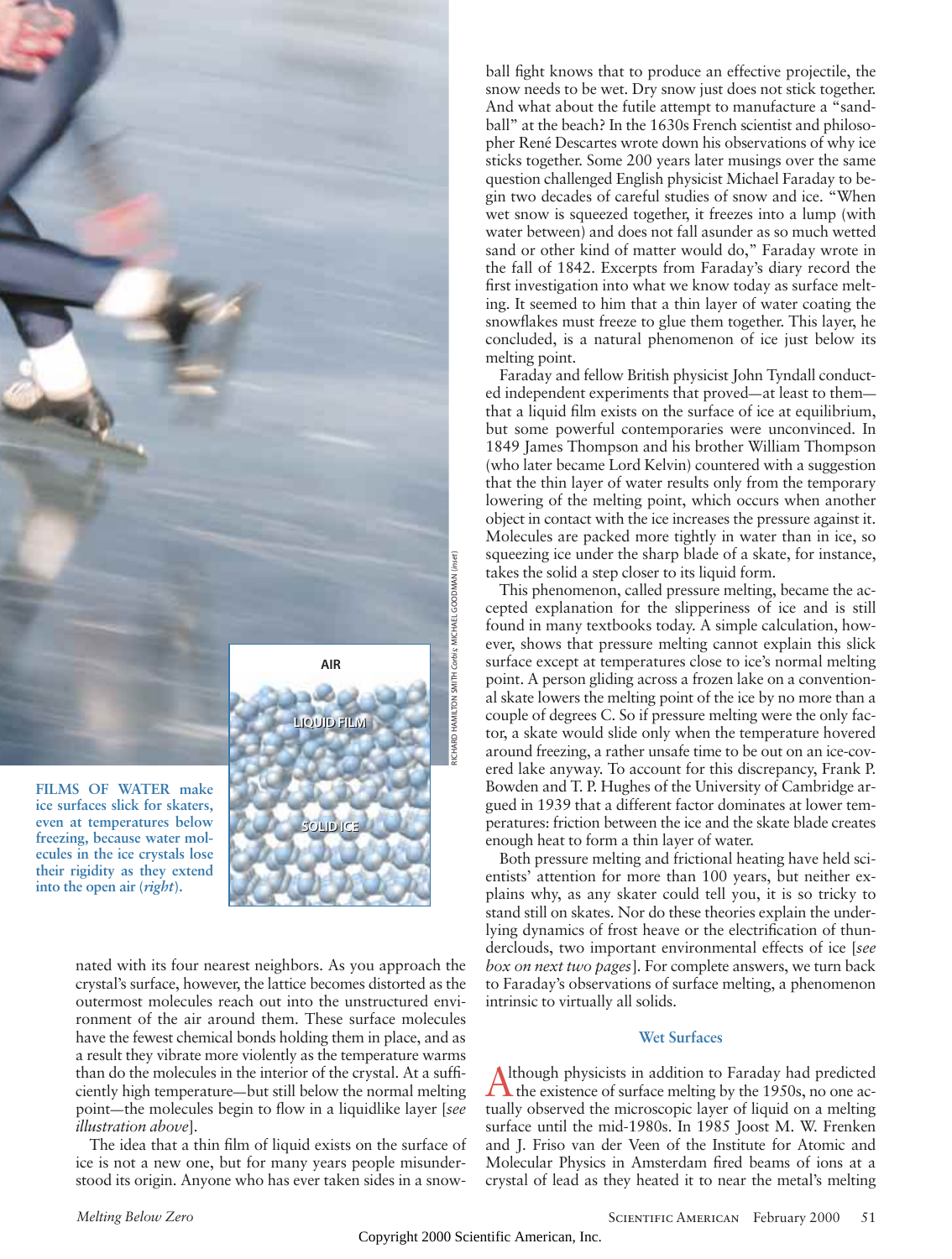# **Environmental Effects of Surface Melting**



# **THE HARD,COLD GROUND**

After a fall freeze, farmers in rock-ribbed<br> **A** regions such as New Hampshire may awaken to an upheaval of their previously cleared fields: stones stand on pedestals of ice needles, and soil bulges up around larger rocks. This occurrence—called frost heave ranges from an agricultural annoyance to an industrial nightmare.Despite its dramatic effects, frost heave owes its strength to microscopic liquid films on the surface of ice.

Frost heave begins when chilly air cools the soil and freezes some of the water near the top of the ground, but the real damage is wrought after this initial freeze. Molecular forces and impurities on the ice surfaces can prevent the moisture from freezing solid until the temperature drops several tens of degrees below zero Celsius.Until then,a microscopic film of water coats the ice crystals, which grow between the tiny fragments of rock and clay that make up the soil.

Water from deeper soils feeds the growth of the ice crystals. Warm water contains more free energy than cold water, and like all compounds,it wants to reach a state of lowest free energy. In freezing soils this tendency translates into what scientists call thermomolecular pressure: warm water is drawn toward areas where it can lose some of its energy by forming ice. Conveniently, the water has a built-in roadway—the liquid films on the ice surfaces.

Water continues to invade the spaces between the grains of icy soil until the buildup of water pressure there can counteract the pressure of the incoming water.This force between the ice and soil grains can grow to about 160 pounds per square inch for every degree below zero C, until the ice freezes completely. (For comparison, a service station's typical hydraulic lift needs only 21 pounds per square inch to raise a 3,000 pound car.) Most often, the soil ruptures underground long before this pressure is reached. Water then flows into the void,where it freezes into a solid layer of ice.The ice layer widens as more water flows in and freezes, forcing the ground above to heave.

In a recent study at the University of Washington, Larry A. Wilen, now at Ohio University, designed a simple apparatus that enabled him to make the first direct measurement of a microscopic equivalent of frost heave. Wilen fashioned a dime-shaped chamber,which enclosed an ice crystal encircled by water. A



**FROST HEAVE, which creates features such as these stone circles on the Arctic Ocean island of Spitsbergen, begins when moisture in the soil freezes. Warmer water travels upward along** the liquid films that coat the ice  $\overline{(a)}$ . When the **water pressure between the ice and soil grains overcomes that of the incoming water, the soil ruptures (***b***). Water rushes in and freezes, and the ground heaves in response (***c***).**

glass plate served as one face of the chamber, and a sheet of plastic formed the other. Between zero and –1 degree C, a film of water formed where the ice touched the plastic.

Wilen cooled the disk's surface so that its center was the coldest.The water at the disk's warmer edge, driven by the resulting thermomolecular pressure, flowed toward the center of the ice crystal along the liquid film.Some of the water froze along this path and raised the plastic cover, just as growing layers of ice underground pushed soil apart. With Grae Worster of the University of Cambridge, we have since developed a theory explaining the microscopic motion of this liquid film that drives frost heave.

# **ELECTRIFYING COLLISIONS**

On a hot summer day we may dream of<br>cooler times—and of ice, perhaps. And then, with a crash of lightning, ice falls as a downpour of hailstones.Ice is also there in the thunderhead,actively involved in the genera-

point, 328 degrees C. From the way the ions bounced back, the two researchers deduced that the rigid lattice of atoms at the crystal's surface became increasingly disordered—and began to resemble atoms in a fluid—at only 318 degrees C. The film thickened gradually as the temperature continued to rise, eventually melting the crystal from the surface inward. In 1986 Da-Ming Zhu, then a doctoral student at the University of Washington, and one of us (Dash) found that thin films of argon and neon undergo gradual phase changes below their normal melting points. Since then, researchers have shown that virtually all solids undergo surface melting.

So it is with ice. Several investigators have monitored the surface melting of ice in the laboratory, but their conclusions about the thickness of the film and its dependence on temperature are not always consistent. The variability may stem partly from difficulties interpreting results of multiple techniques. Optical techniques, for example, record the density difference between the liquid film and the solid ice by the way each reflects light. Another method examines the structure of the crystal surface by measuring the way it scatters x-rays.

An additional factor that can widen the gap between the results of experiments using the same instrument is the great sensitivity of the liquid film to impurities dissolved in the water. Airborne impurities, most notably salts and carbon dioxide, can make their way into the instrument and build up on ice surfaces during freezing. We are just beginning to explore their influence on surface melting, but recent theoretical work by one of us (Wettlaufer) suggests that impurities enhance surface